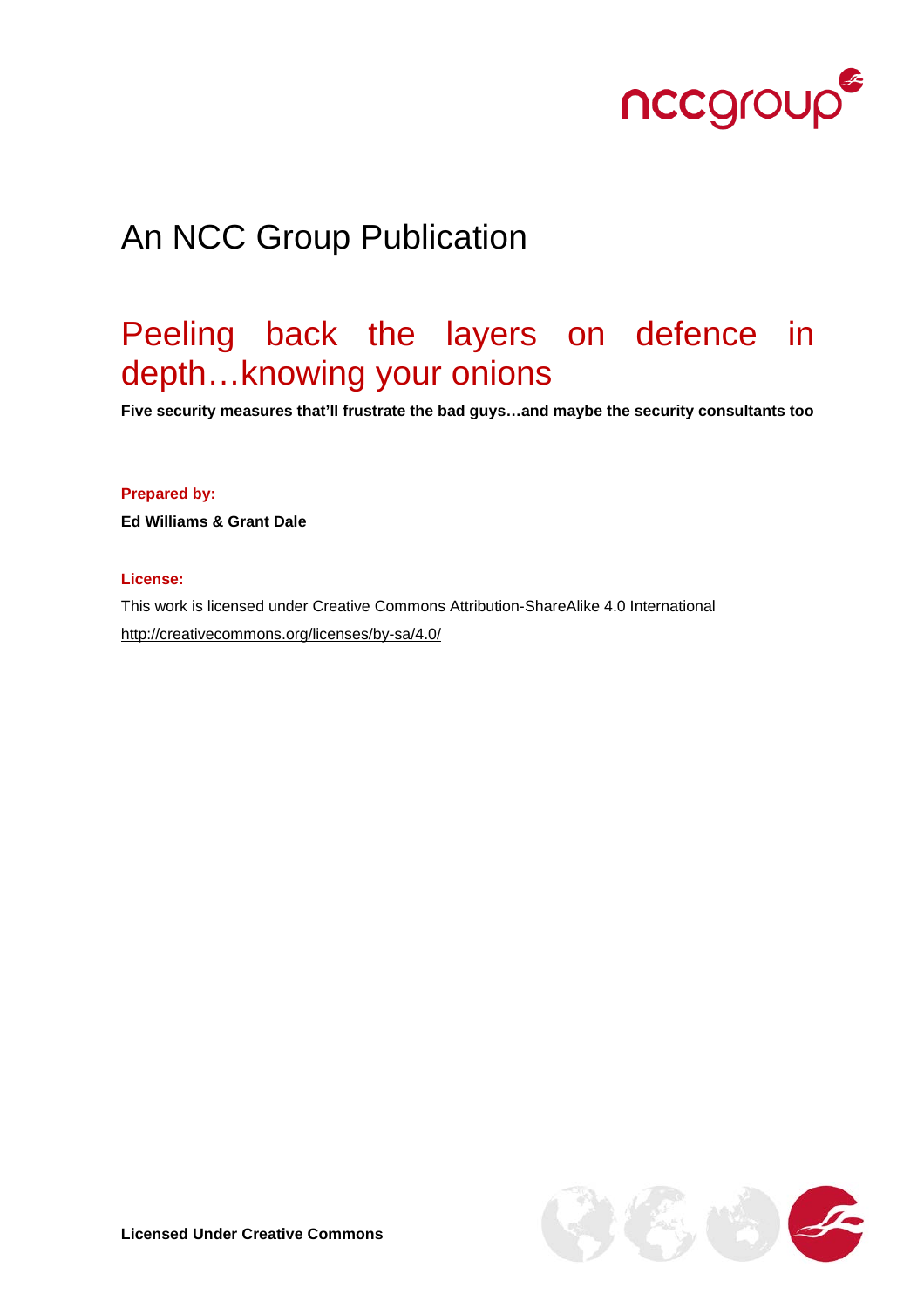# nccgroup

#### **Contents**  $\mathbf{2}$  $2.1$  $211$  $212$  $213$  $2.2$  $2.2.1$  $2.2.2$  $223$  $2.3.1$ 2.3.2  $2.4.1$  $2.4.2$  $2.5.1$  $2.5.2$  $2.5.3$  $2.5.4$  $3<sup>1</sup>$ 5  $5.1$ 6

# **Document History**

| <b>Issue No.</b> | <b>Issue Date</b> | <b>Change Description</b>   |
|------------------|-------------------|-----------------------------|
| -1.0             | 14/10/2016        | Approved for public release |
|                  |                   |                             |

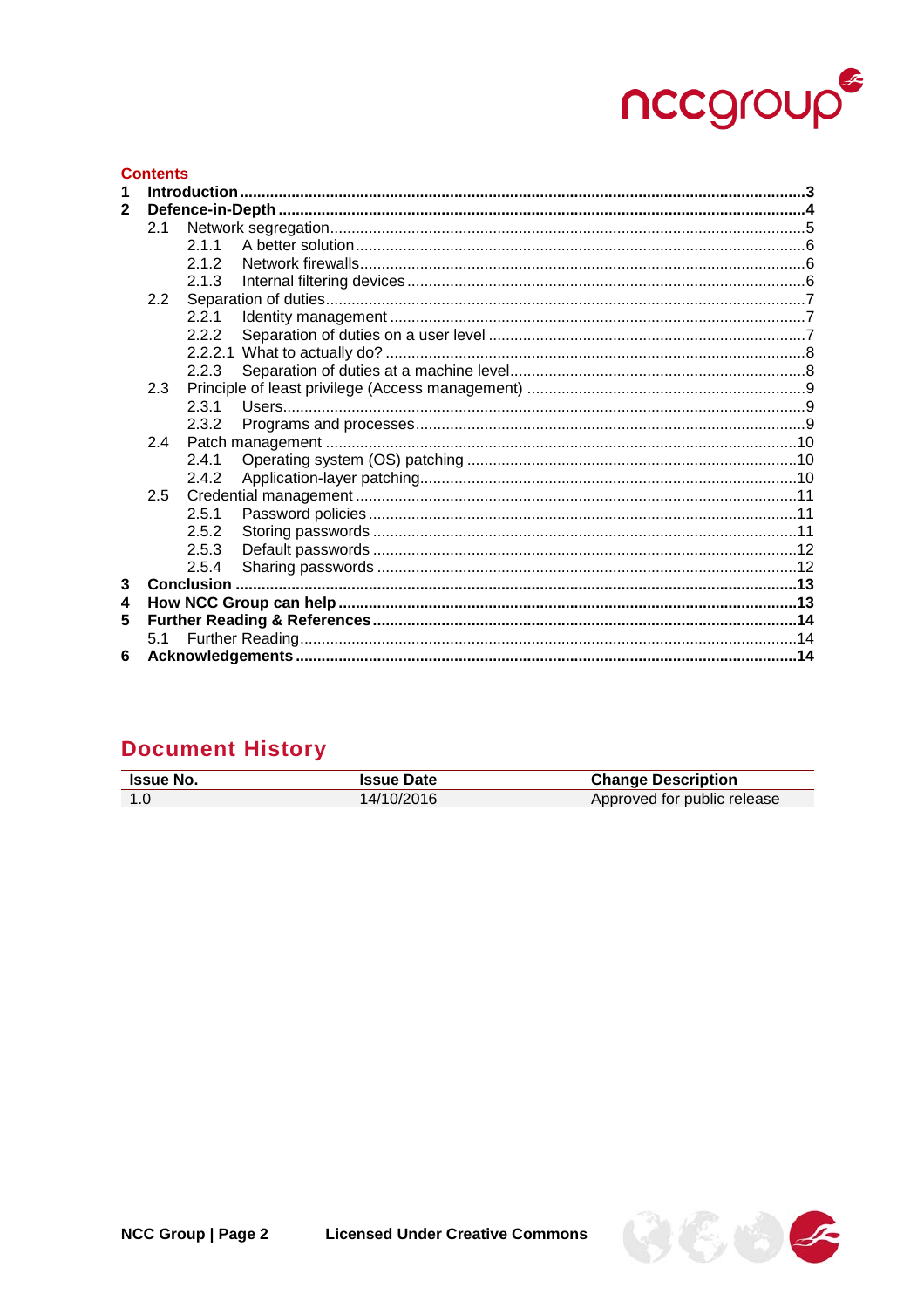

## <span id="page-2-0"></span>**1 Introduction**

NCC Group is a leading provider of professional information, security testing, red teaming, phishing and other forms of real-world attack simulation. Our extensive cyber incident and defence operations experience has resulted in us gaining significant insight into the techniques and methodologies used to breach organisations of all types and as such, we are uniquely positioned to advise on how to best frustrate, deter and discourage threat actors when they attempt to gain access to sensitive resources.

It seems not a week goes by without news of a cyber attack making the headlines,  $1, 2, 3, 8, 4$  $1, 2, 3, 8, 4$  $1, 2, 3, 8, 4$  $1, 2, 3, 8, 4$  $1, 2, 3, 8, 4$  $1, 2, 3, 8, 4$ , so it is imperative that organisations are fully prepared for malicious attacks from both motivated external attackers and internal threat actors. To help combat such issues, CESG has produced good high-level strategy<sup>[5](#page-2-5)</sup> document and ten steps to reduce cyber risk. This whitepaper will go a step further and discuss five key principles of network design and implementation that, when combined, create the foundations of a defence-in-depth strategy that will provide an organisation with increased assurance, reduce the impact of breaches and ultimately frustrate any malicious threat actors that do breach the perimeter.

The principles discussed in this whitepaper are not new but they are all too often ignored or only partially implemented and are therefore not providing the necessary levels of assurance.



<span id="page-2-1"></span><sup>1</sup> [https://en.wikipedia.org/wiki/Ashley\\_Madison\\_data\\_breach](https://en.wikipedia.org/wiki/Ashley_Madison_data_breach)

<span id="page-2-2"></span><sup>2</sup> [https://en.wikipedia.org/wiki/Sony\\_Pictures\\_Entertainment\\_hack](https://en.wikipedia.org/wiki/Sony_Pictures_Entertainment_hack)

<span id="page-2-3"></span><sup>3</sup> <https://www.troyhunt.com/the-dropbox-hack-is-real/>

<span id="page-2-4"></span><sup>4</sup> <http://money.cnn.com/2016/09/22/technology/yahoo-data-breach/>

<span id="page-2-5"></span><sup>5</sup> <https://www.cesg.gov.uk/10-steps-cyber-security>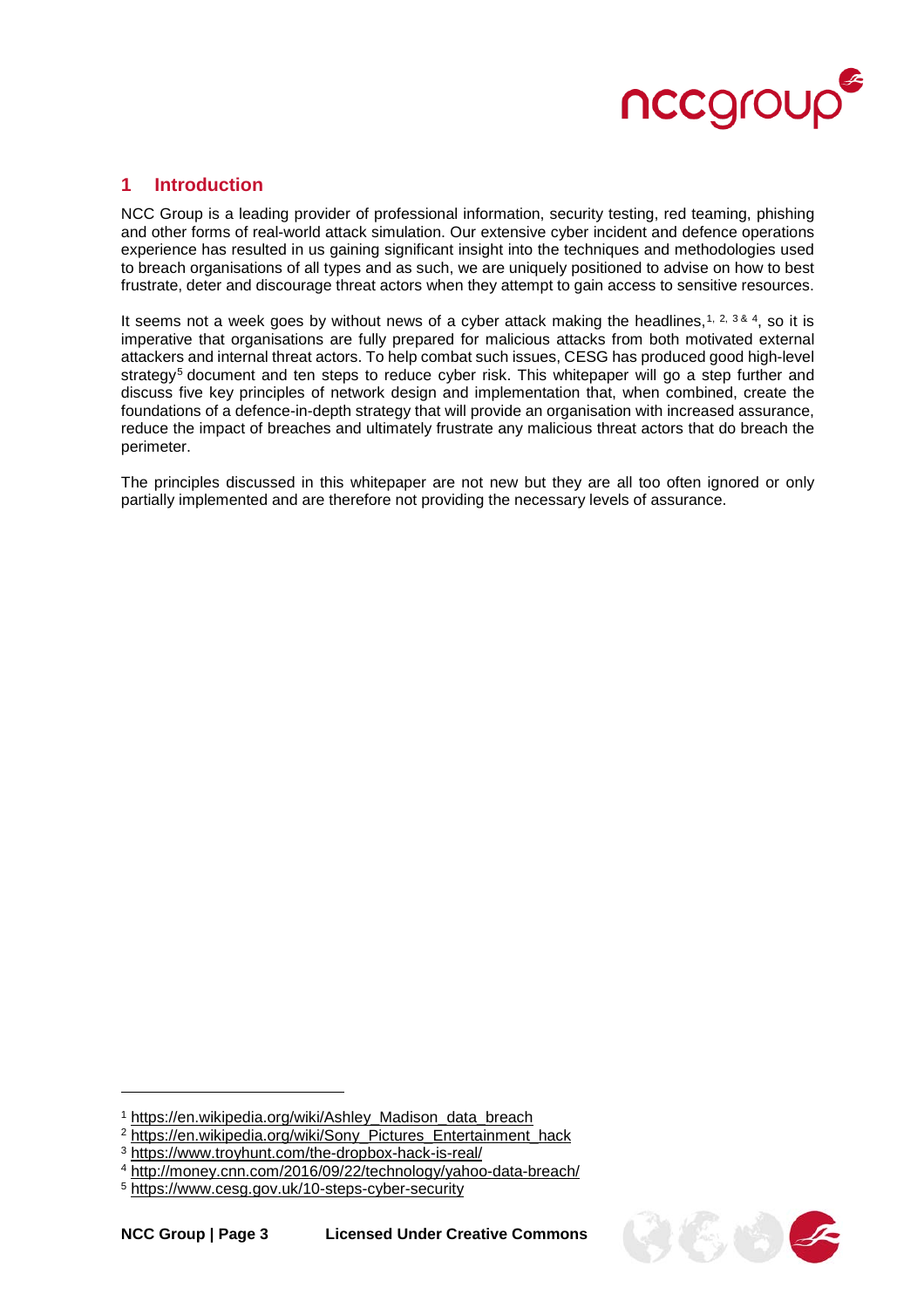

# <span id="page-3-0"></span>**2 Defence-in-Depth**

So how do we frustrate threat actors? The basic, high-level premise is defence-in-depth<sup>[6](#page-3-1)</sup>, whereby the undermining of a single component, through whatever means (including zero day attacks<sup>7</sup>), does not fully compromise the intended target. Instead, multiple individual compromises should be necessary to achieve a full compromise. For example (and this does happen), accessing the Internet from Internet Explorer 8 on an unpatched domain controller. While this is clearly a worst case scenario, it offers no defence-in-depth or resilience against threat actors.

The following graphic demonstrates the individual components that ultimately create a defence-indepth approach to information security.



**Figure 1: Multi-Phased Security (Defence-in-Depth)**

This whitepaper will dissect defence-in-depth into individual components. When all of these components are combined, the likelihood of compromise will be reduced.

Although these are discrete components, they are not mutually exclusive. For example, credential management will be interwoven into all other components, and the principles of least privilege and separation of duties go hand-in-hand. Using multiple components of the defence-in-depth is important when looking to increase assurance.



<span id="page-3-2"></span><span id="page-3-1"></span> $6$  [https://en.wikipedia.org/wiki/Defense\\_in\\_depth\\_\(computing\)](https://en.wikipedia.org/wiki/Defense_in_depth_(computing))<br>  $7$  https://www.fireeye.com/current-threats/what-is-a-zero-day-exploit.html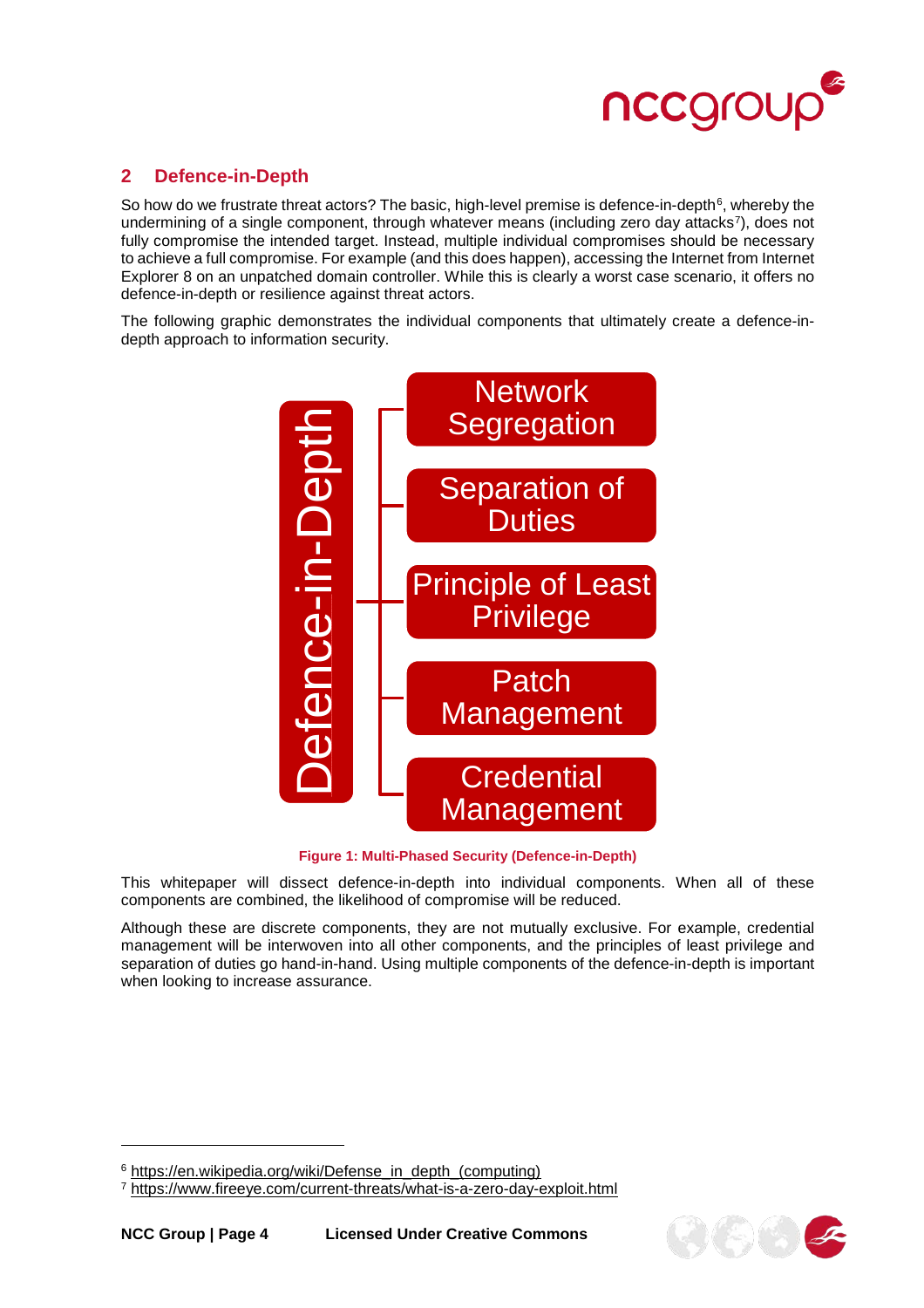

#### <span id="page-4-0"></span>2.1 Network segregation

Network segregation minimises the network services exposed to various segments of the network, usually on a per-requirement basis.

In addition, it minimises the level of access to sensitive information for those applications, servers, and people who don't need it, while enabling access to those that do. This is usually done by a combination of network devices and network access control.

Below is an incorrectly segregated network architecture commonly encountered by NCC Group:



#### **Figure 2: Poor Network Segregation**

An attacker compromising the network from the Internet only needs to pass through one externalfacing firewall (and when a network is configured "flat", this firewall will often be quite permissive). Once this is done, they're on the internal network. Similarly, should a user's workstation fall victim to client side attacks<sup>[8](#page-4-1)</sup> or phishing,<sup>[9](#page-4-2)</sup> then all servers connected to the same subnet are at an increased risk. All segregation and filtering when done like this comes down to host based firewalls which are usually considerably harder to manage and often isn't done right, if at all.



<span id="page-4-1"></span><sup>8</sup> <https://www.honeynet.org/node/157>

<span id="page-4-2"></span><sup>9</sup> <https://www.microsoft.com/en-us/safety/online-privacy/phishing-symptoms.aspx>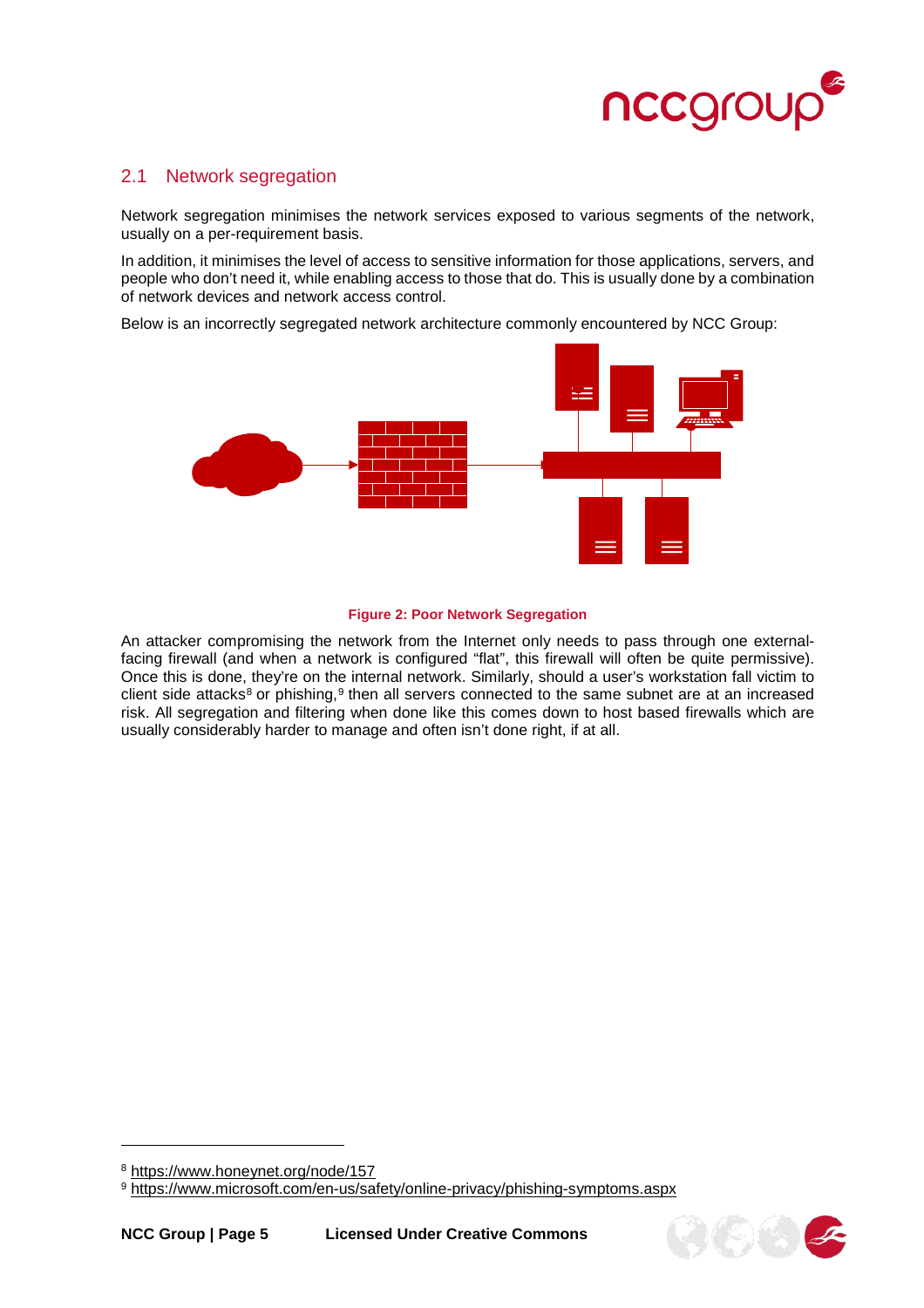

Network segregation becomes even more important in a cloud environment:



**Figure 3: Network Segregation (Cloud)**

In this scenario, an appropriate level of network segregation between all tenants is required and while configured, one physical firewall should be configured on devices under the remit of the tenant. Cloud environments are provided with software-based firewalls which can be configured by the tenant. Given the exposure to other tenants and the Internet this is a crucial task when adopting such technologies.

# <span id="page-5-0"></span>2.1.1 A better solution

Robust network segmentation is achieved through network firewalls, internal routers and host-based firewalls.

#### <span id="page-5-1"></span>2.1.2 Network firewalls

Network firewalls will be used to provide segregation between large, distinct networks such as the perimeter network and the internal network.

Should a malicious user from any mechanism gain remote access to an email server within the DMZ<sup>10</sup>, it should not then be possible for them to gain direct access to the internal infrastructure, as network components should be correctly segmented through appropriate network firewalls.

# <span id="page-5-2"></span>2.1.3 Internal filtering devices

Internal filtering devices can be used to differentiate segments within the same network. For example, if a desktop workstation is compromised, it should prove difficult for a malicious user to pivot to desktops on other segments, as the internal routers should have appropriate filtering enabled<sup>11</sup>. Take the same simple network with enhanced network segregation (namely one firewall, and two internal filtering devices - routers / switches) and things quickly become considerably more difficult for a malicious user attempting to pivot<sup>[12](#page-5-5)</sup> (vertically or horizontally).



<span id="page-5-3"></span><sup>10</sup> <http://searchsecurity.techtarget.com/definition/DMZ>

<span id="page-5-4"></span><sup>&</sup>lt;sup>11</sup> There may be legitimate business requirements for different desktop segments to communicate with one another.

<span id="page-5-5"></span><sup>12</sup> <https://www.offensive-security.com/metasploit-unleashed/pivoting/>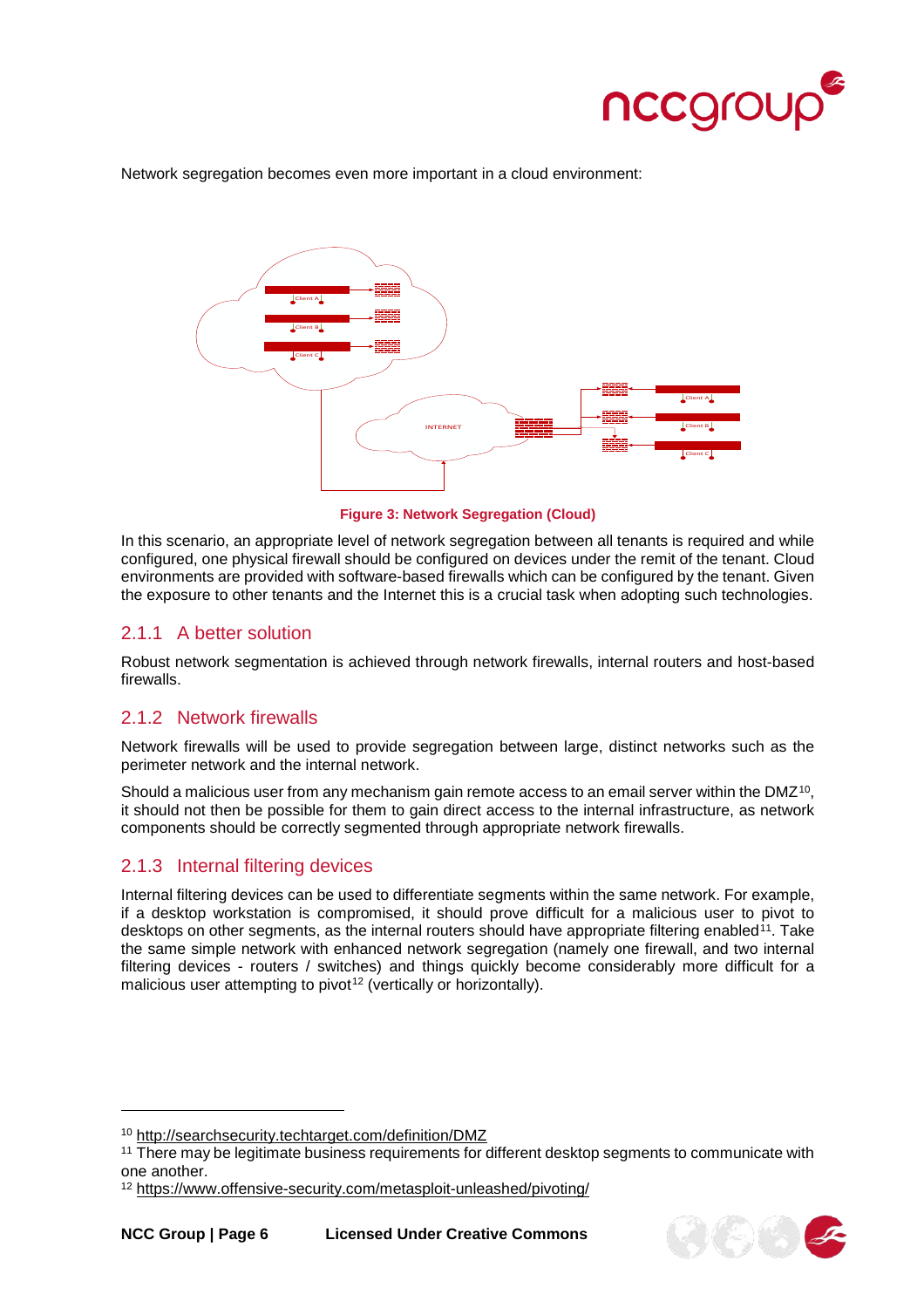



**Figure 4: Increased Network Segregation**

The Internet-facing firewall can be configured not to process non-HTTP/HTTPS traffic originating from the "User subnet" thus reducing the likelihood of client-side attacks. Similarly, only required accesses can be configured between the DMZ and the server subnet and between the user subnet and the server subnet, as a result reducing the attack surface available should a DMZ machine or workstation be compromised.

Network segmentation is a large undertaking and shouldn't be taken lightly; however, if it can be done correctly, the benefits in terms of security are considerable. It has the added benefit of enabling designers and architects to easily understand data flows across the internal infrastructure to a fine degree.

#### <span id="page-6-0"></span>2.2 Separation of duties

Separation of duties plays a larger role in limiting the impact of a successful attack than preventing an attack in the first place. When combined with identity management, separation of duties can reduce the impact of an attack considerably and prevent further compromise to a network.

A system administrator should usually operate on the belief that vulnerabilities exist within all products even though these may not yet be published (i.e. zero-day vulnerabilities) and this could permit an attacker to compromise that product. Assuming this to be the case, successful implementation of separation of duties could make the difference between a compromise being very limited in impact, or catastrophic.

#### <span id="page-6-1"></span>2.2.1 Identity management

To take this a stage further, identity management is attributing a user's action to a particular person or process. This requires the use of identifiable user accounts within systems to facilitate this attribution.

#### <span id="page-6-2"></span>2.2.2 Separation of duties on a user level

Consider an administrative user logging into a server with domain administrator credentials. Upon logging in, these credentials are often stored in memory, either in clear-text or a notably weak format (a default configuration of Microsoft Windows Server versions prior to 2012). If an attacker manage to gain local administrative access, they could then gain access to certain processes containing such credentials; using these credentials they have now managed to obtain privileges under the context of that user, namely domain administrator.

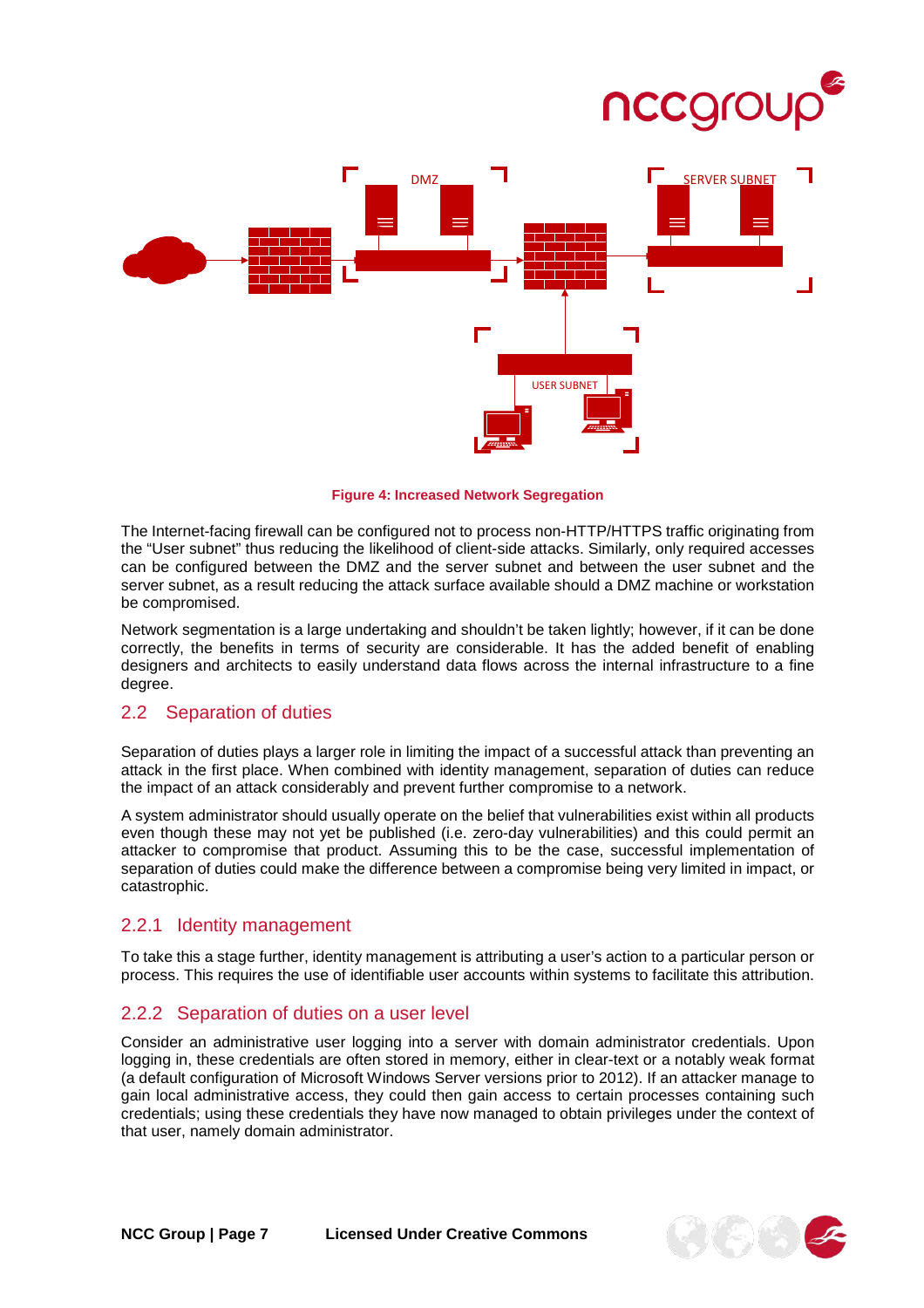

#### <span id="page-7-0"></span>2.2.2.1 What to actually do?

Consider the same scenario whereby a domain administrator has multiple accounts: a lower privilege account and a highly privileged domain administrator account (e.g. bob and adm\_bob). By granting remote desktop permissions or interactive logon permission to "bob" instead of "adm\_bob", the cleartext password of "bob" will be the only password leaked. When needing to perform administrative actions "bob" can simply take advantage of the security afforded by Secure Desktop and User Access Control (UAC)<sup>[13](#page-7-2)</sup> thus reducing the likelihood that these administrative credentials are compromised.



#### **Figure 5: Separation of Duties Data Flow**

#### <span id="page-7-1"></span>2.2.3 Separation of duties at a machine level

Similarly, machines should usually be limited to performing one service rather than running multiple services on one server. For example, take a server hosting both Active Directory and Microsoft SQL Server; while the server may be protected by a plethora of network segregation measures, it could still be susceptible to attacks. One attack vector could be a web application vulnerable to SQL injection; an attacker would then have access to the underlying database (often running as SYSTEM – see [Principle of Least Privilege](#page-8-0) and Identity Management). Should the extended stored procedure xp\_cmdshell[14](#page-7-3) be active (or capable of being re-enabled) then this could allow command execution on the server under the privileges of the SQL process. Running a command such as the one below would have damaging effects.

net user attacker @tt@ck3r /domain /add && net group "Domain Admins" attacker /add

So an environment that looked reasonably secure and had a large amount of network segregation can be completely undermined by a failure to implement "Separation of Duties".

An attacker will usually take the path of least resistance and when compromising services, they will most likely try to make full use of the server that they compromised before using it to "hop" to another server. If their tasks can be carried out on that server then they will most likely focus their efforts there. Therefore, the separation of duties becomes an important aspect of defence-in-depth.



<span id="page-7-2"></span><sup>13</sup> [https://technet.microsoft.com/en-us/library/dd834746\(v=ws.11\).aspx](https://technet.microsoft.com/en-us/library/dd834746(v=ws.11).aspx)

<span id="page-7-3"></span><sup>14</sup> <http://security.stackexchange.com/questions/2722/xp-cmdshell-should-it-ever-be-used>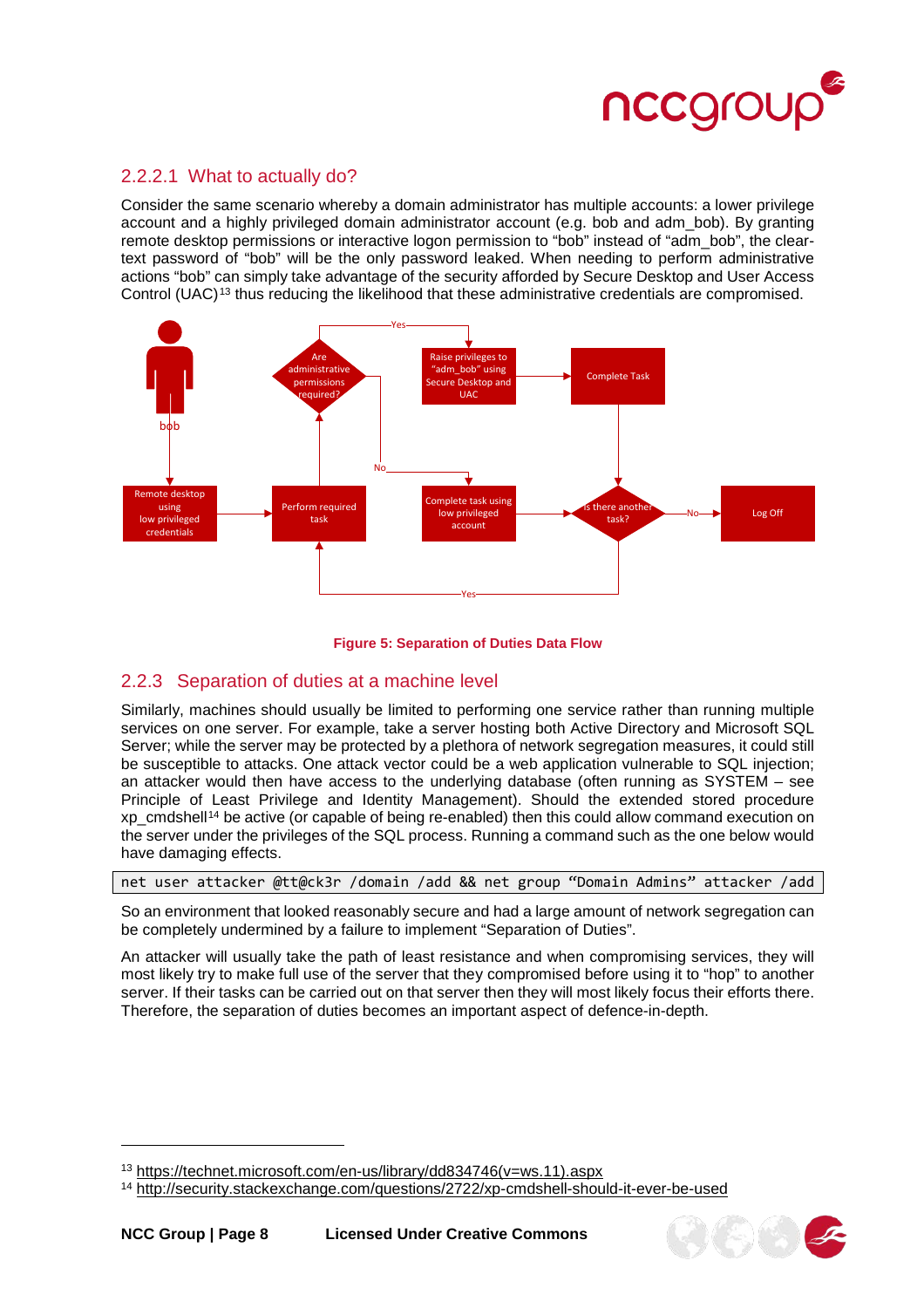

## <span id="page-8-0"></span>2.3 Principle of least privilege (Access management)

"The principle of least privilege requires that in a particular environment, every module (such as a process, a user, or a program) must be able to access only the information and resources that are necessary for its legitimate purpose."[15](#page-8-3)

#### <span id="page-8-1"></span>2.3.1 Users

Users should be given the least amount of privileges that are required for them to carry out their job. For example, desktop users should not be running as a local administrator. Should a desktop machine be compromised (via a phishing email for example), it would then, in this scenario, be possible for the attacker to extract local hashes and potentially gain access to domain level resources.

Another example, and one that we see all too often, are administrative users using their administrator accounts for non-admin related tasks such as browsing the web. Should a website contain a drive-bydownload attack that is successfully able to exploit the client's machine, this would then instantly confer admin privileges to the malicious user. This is further exacerbated by poor network segregation, as the malicious code would have unfettered access to the entire internal network.

## <span id="page-8-2"></span>2.3.2 Programs and processes

Programs and processes, like users, should also be run with the minimum amount of privileges that are required. If we consider the classic example of a web server, running this process as an administrative service is dangerous and provides little defence-in-depth. If an exploit is found within the web application, then the potential privileges gained are instantly administrative which gives the malicious user further avenues to increase their foothold on the host and then look to abuse other hosts and services.

The principle of least privilege is an important element within the defence-in-depth security stack; when implemented correctly, it immediately reduces the impact should a compromise occur. The primary rule of the principle of least privilege is that users, processes and programs should **always** be run with the least amount of privilege required. If a privilege is required, a change management process should be adhered to such that once the task has been completed the privilege is then removed and a suitable audit event created.

j



<span id="page-8-3"></span><sup>15</sup> [https://en.wikipedia.org/wiki/Principle\\_of\\_least\\_privilege](https://en.wikipedia.org/wiki/Principle_of_least_privilege)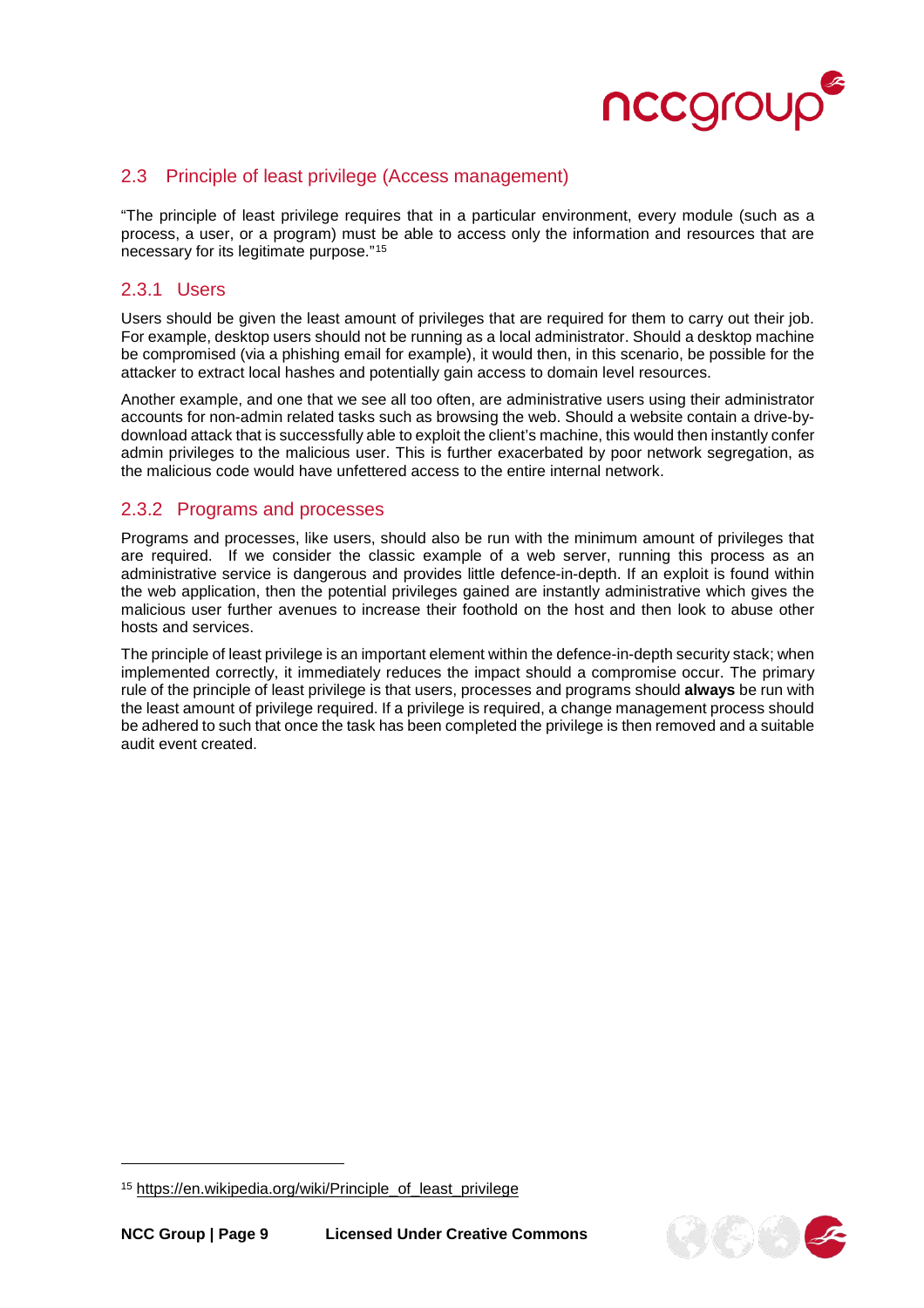

## <span id="page-9-0"></span>2.4 Patch management

Patch management involves acquiring, testing, and installing [patche](http://searchenterprisedesktop.techtarget.com/definition/patch)s to an administered computer system and the software (OS and third party) that resides on that computer.<sup>16</sup>

Patching is primarily broken down into two components: operating system and application or third party patching. A recent report by Praetorian<sup>[17](#page-9-4)</sup> identified the top five methods used by their pen-testers to achieve their objectives, and a lack of patching was not identified as one of these methods. As a result, patching at all levels is considered a cornerstone of the defence-in-depth components and regular, automated patching should always be done.

# <span id="page-9-1"></span>2.4.1 Operating system (OS) patching

Operating system patching involves patching the underlying software of hosts which includes network devices / firmware, desktops and servers.

Imagine a correctly segmented network with network devices used to segregate distinct areas of an internal network. If these are not kept up-to-date with regards to firmware patching (along with the other principles of least privilege), one exploit could then result in the network segmentation part of the defence-in-depth components being null and void, and the organisation then relying on other factors to provide assurance.

The importance of operating system patching cannot be underestimated. Even when looking at recent patches we can use MS16-032<sup>[18](#page-9-5)</sup> as an example. It is possible to abuse hosts missing this patch<sup>[19](#page-9-6)</sup> and escalate privileges from non-admin users to admin users.

This is especially important for non-obvious traditional desktop and server infrastructure such as embedded systems, even printers, telephony systems or building management systems among many other examples. The key is knowing what is in your computing estate, what it runs and how it can be patched if a security defect become apparent.

# <span id="page-9-2"></span>2.4.2 Application-layer patching

Third party patching or application patching involves the patching of all software components that are not OS-related. Common examples of third party applications include Adobe Flash, Oracle Java, Mozilla Firefox and Google Chrome web browsers.

Third party application patching has gained significant prominence lately with an increase in phishing and spear phishing attacks<sup>[20](#page-9-7) &[21](#page-9-8)</sup>. These attacks typically target and exploit weaknesses within third party patching.

A 2015 report by recordedfuture.com<sup>[22](#page-9-9)</sup> discovered that of the top ten vulnerabilities used by exploit kits, Adobe Flash was used in the top eight, and Internet Explorer and Silverlight made up positions nine and ten respectively. This statistic alone shows the value in an organisation ensuring that all third party applications are running the latest secure release.



<span id="page-9-3"></span><sup>16</sup> <http://searchenterprisedesktop.techtarget.com/definition/patch-management> 17

<span id="page-9-4"></span>[https://www.praetorian.com/downloads/report/How%20to%20Dramatically%20Improve%20Corporat](https://www.praetorian.com/downloads/report/How%20to%20Dramatically%20Improve%20Corporate%20IT%20Security%20Without%20Spending%20Millions%20-%20Praetorian.pdf) [e%20IT%20Security%20Without%20Spending%20Millions%20-%20Praetorian.pdf](https://www.praetorian.com/downloads/report/How%20to%20Dramatically%20Improve%20Corporate%20IT%20Security%20Without%20Spending%20Millions%20-%20Praetorian.pdf)

<span id="page-9-5"></span><sup>18</sup> <https://technet.microsoft.com/en-us/library/security/ms16-032.aspx>

<span id="page-9-6"></span><sup>19</sup> <https://github.com/FuzzySecurity/PowerShell-Suite/blob/master/Invoke-MS16-032.ps1>

<span id="page-9-7"></span><sup>20</sup> <http://uk.norton.com/cybercrime-stories-steve/article>

<sup>21</sup>

<span id="page-9-8"></span>[http://www.vmware.com/content/dam/digitalmarketing/vmware/en/pdf/whitepaper/solutions/vmware](http://www.vmware.com/content/dam/digitalmarketing/vmware/en/pdf/whitepaper/solutions/vmware-importance-of-patching-non-microsoft-applications-white-paper-en.pdf)[importance-of-patching-non-microsoft-applications-white-paper-en.pdf](http://www.vmware.com/content/dam/digitalmarketing/vmware/en/pdf/whitepaper/solutions/vmware-importance-of-patching-non-microsoft-applications-white-paper-en.pdf)

<span id="page-9-9"></span><sup>&</sup>lt;sup>22</sup> <https://www.recordedfuture.com/top-vulnerabilities-2015/>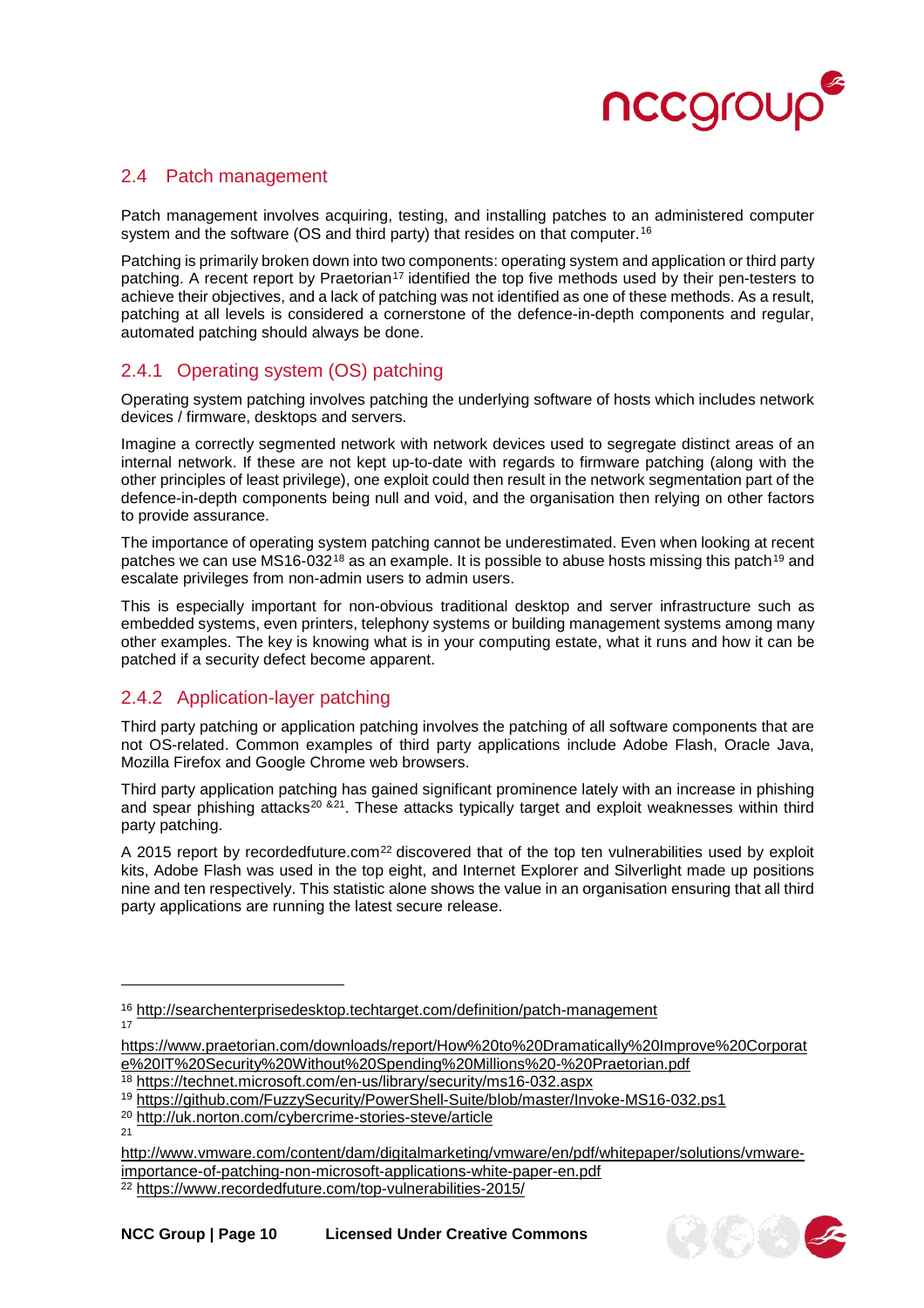

The application of all patches in a timely manner is an important aspect of the defence-in-depth approach to security; as with other principles it requires administrators to fully understand their environment to ensure compliance.

#### <span id="page-10-0"></span>2.5 Credential management

Access to computers, devices and applications is usually achieved through the use of credentials, such as a username and a password or even a second or additional factor of authentication<sup>23</sup>. Many of these credentials are highly-privileged administrative (domain admin / root) accounts. The management of these credentials is paramount in a secure environment.

#### <span id="page-10-1"></span>2.5.1 Password policies<sup>[24](#page-10-4)</sup>

A password policy needs to strike a balance between usability and security. Have no password policy in place and you can be certain that at least one user will have a password of "password". Have an overly complex password policy in place making the resultant password impossible to remember, and you can then guarantee that, once again, at least one user has a post-it note under their keyboard.

By default, a Windows domain password policy requires users to change their password every 42 days; whilst this used to be the recommended value, research carried out by CESG and NCC Group has deduced that placing this burden on end users can have a negative impact on security. By enforcing a longer minimum length and enforcing complexity, this is now considered more secure than an ever changing password<sup>25</sup>.

As well as password policies, password filters<sup>[26](#page-10-6)</sup> can be utilised to prevent end users choosing weak passwords. For example, working for "companyA", a password of "companyA123" isn't going to take an attacker long to guess.

#### <span id="page-10-2"></span>2.5.2 Storing passwords

Passwords are usually stored using a variety of methods: encoding, encryption and plaintext. They can be stored in configuration files, or in online or offline password managers.

Firstly, one of the more widely used mechanisms of privilege escalation is plaintext, weakly encoded or poorly encrypted passwords contained within readable configuration files. If a configuration file is required then restrictive permissions should be set on such files to prevent low privileged users from accessing them. Even when passwords are contained within configuration files they should be appropriately encrypted.

Passwords and credentials should always be stored using the best hashing method available. The following trivial example, using Python, shows an **MD5[27](#page-10-7)** hash of the word 'password' being calculated. The second example uses **pbkdf2[28](#page-10-8)**, which is a significantly better hashing algorithm, with the same password. This increases the difficulty and the time taken to extract the clear text password.

```
C:\>py -3 
Python 3.4.0 (v3.4.0:04f714765c13, Mar 16 2014, 19:24:06) [MSC v.1600 32 bit 
(Intel)] on win32 
Type "help", "copyright", "credits" or "license" for more information. 
>>> import hashlib 
>>> hashlib.md5(b"password").hexdigest() 
' 5f4dcc3b5aa765d61d8327deb882cf99'
>>> dk = hashlib.pbkdf2_hmac('sha256',b'password',b'salt',100000)
```
j



<span id="page-10-3"></span><sup>23</sup> [https://en.wikipedia.org/wiki/Multi-factor\\_authentication](https://en.wikipedia.org/wiki/Multi-factor_authentication)

<span id="page-10-4"></span><sup>24</sup> <https://www.cesg.gov.uk/guidance/password-guidance-simplifying-your-approach>

<span id="page-10-5"></span><sup>25</sup> <https://www.nccgroup.trust/uk/our-research/password-and-brute-force-mitigation-policies/>

<span id="page-10-6"></span><sup>26</sup> [https://msdn.microsoft.com/en-us/library/windows/desktop/ms721882\(v=vs.85\).aspx](https://msdn.microsoft.com/en-us/library/windows/desktop/ms721882(v=vs.85).aspx)

<span id="page-10-7"></span><sup>27</sup> <https://en.wikipedia.org/wiki/MD5>

<span id="page-10-8"></span><sup>28</sup> <https://en.wikipedia.org/wiki/PBKDF2>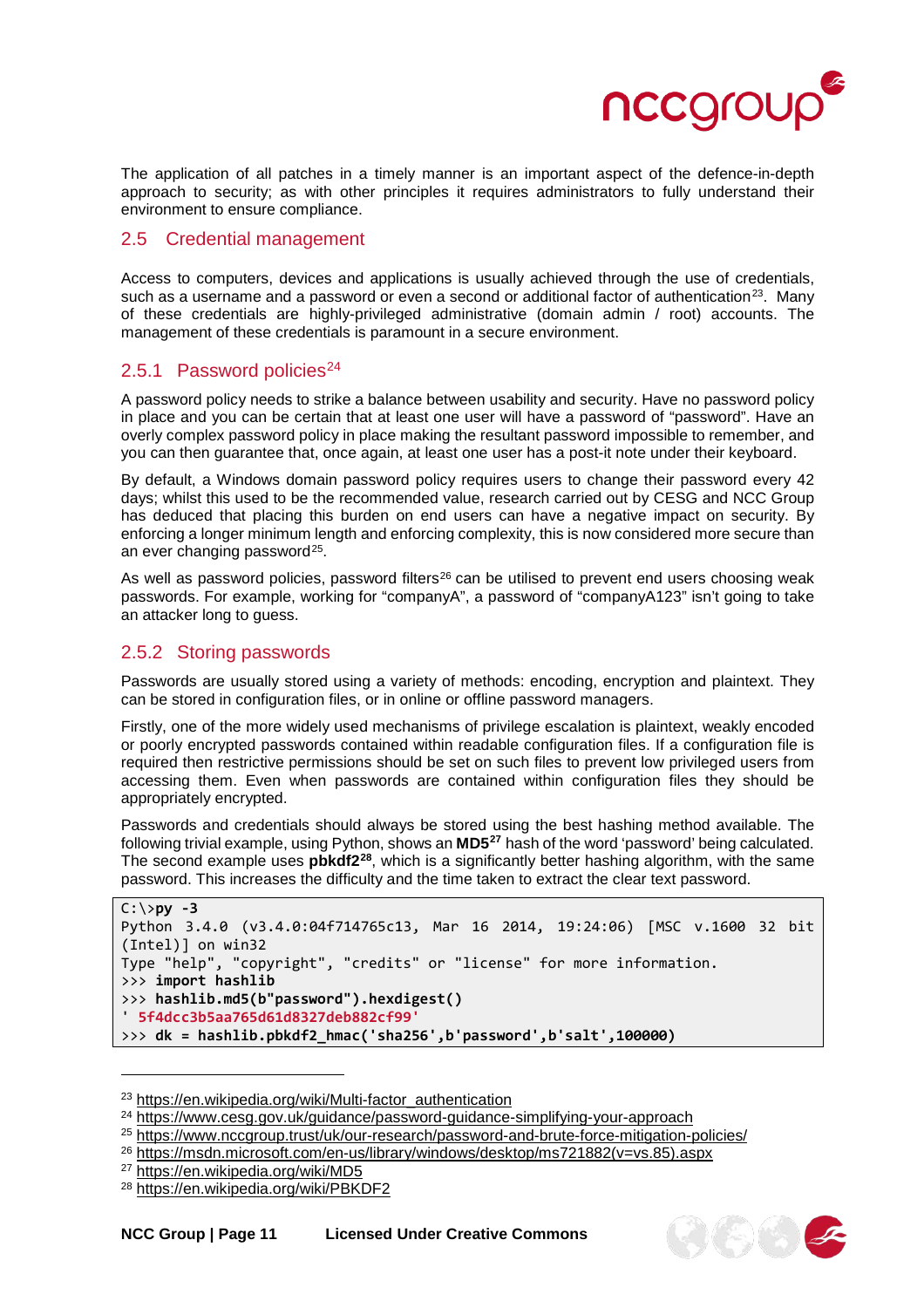

```
>>> import binascii 
>>> binascii.hexlify(dk) 
b'0394a2ede332c9a13eb82e9b24631604c31df978b4e2f0fbd2c549944f9d79a5'
```
When given a choice between online and offline password managers, the choices can often be daunting. With a local password manager, passwords can be stored more securely and on-site rather than having to be share with third parties. Efforts should be made when using a password manager to limit what users have access to which password. Similarly, when accessing a password within a commercial environment it should be appropriately audited.

## <span id="page-11-0"></span>2.5.3 Default passwords

Applications often come configured with a default password and while this can be easy to remember it will also often be the first guess an attacker will use. All default passwords are published somewhere and are often included within large repositories of default passwords<sup>[29](#page-11-2)</sup>.

Publically available tools such as the Metasploit<sup>[30](#page-11-3)</sup> framework allow brute force attacks using default credentials to be executed by attackers with only the most basic knowledge. The following example shows a threaded brute-force tool, created by NCC Group, being used against the "Tomcat Application Manager Login Utility" using default/weak credentials.

```
Dydd Iau-09-Mis Ionawr:/home/ed: ./ed.py -h
Usage: ed.py port username password range type
Options:
  --version
                         show program's version number and exit
  -h, -helpshow this help message and exit
  -p<br>PORT, --port=PORT port number, default is 8080<br>-u USER, --user=USER username, default is admin
  -P PASSWORD, --password=PASSWORD
                         password, default is admin
  -r NET_RANGE, --range=NET_RANGE
                         class c range to scan
  -t TYPE, --type=TYPE type of test, options are ssh and tomcat
Dydd_Iau-09-Mis_Ionawr:/home/ed: ./ed.py -p 8080 -u admin -P admin -r 192.168.1.0 -t tomcat
http://192.168.1.3:8080/host-manager/html 400
http://192.168.1.7:8080/host-manager/html 200 admin admin
Dydd Iau-09-Mis Ionawr:/home/ed:
```
#### **Figure 6: Example brute force attempt on default password against Apache Tomcat**

Taking this into consideration, default passwords should be altered to a unique and complex password. When choosing this password, both the password policy applied and the handling of the password should be considered.

#### <span id="page-11-1"></span>2.5.4 Sharing passwords

Passwords that are shared are often the cause of both horizontal and vertical privilege escalation.

A password should be unique to both its user and its purpose. For example, if an attacker should extract a password for a service account from a configuration file, and this password is unique then the attacker would have to find an alternative attack path; alternatively, if the password is shared with another account, an attacker can then spray the password or hash  $31$  against a list of known usernames.

j



<span id="page-11-2"></span><sup>29</sup> <http://www.defaultpassword.com/>

<span id="page-11-3"></span><sup>30</sup> <https://www.metasploit.com/>

<span id="page-11-4"></span><sup>31</sup> <http://www.commonexploits.com/pass-the-hash/>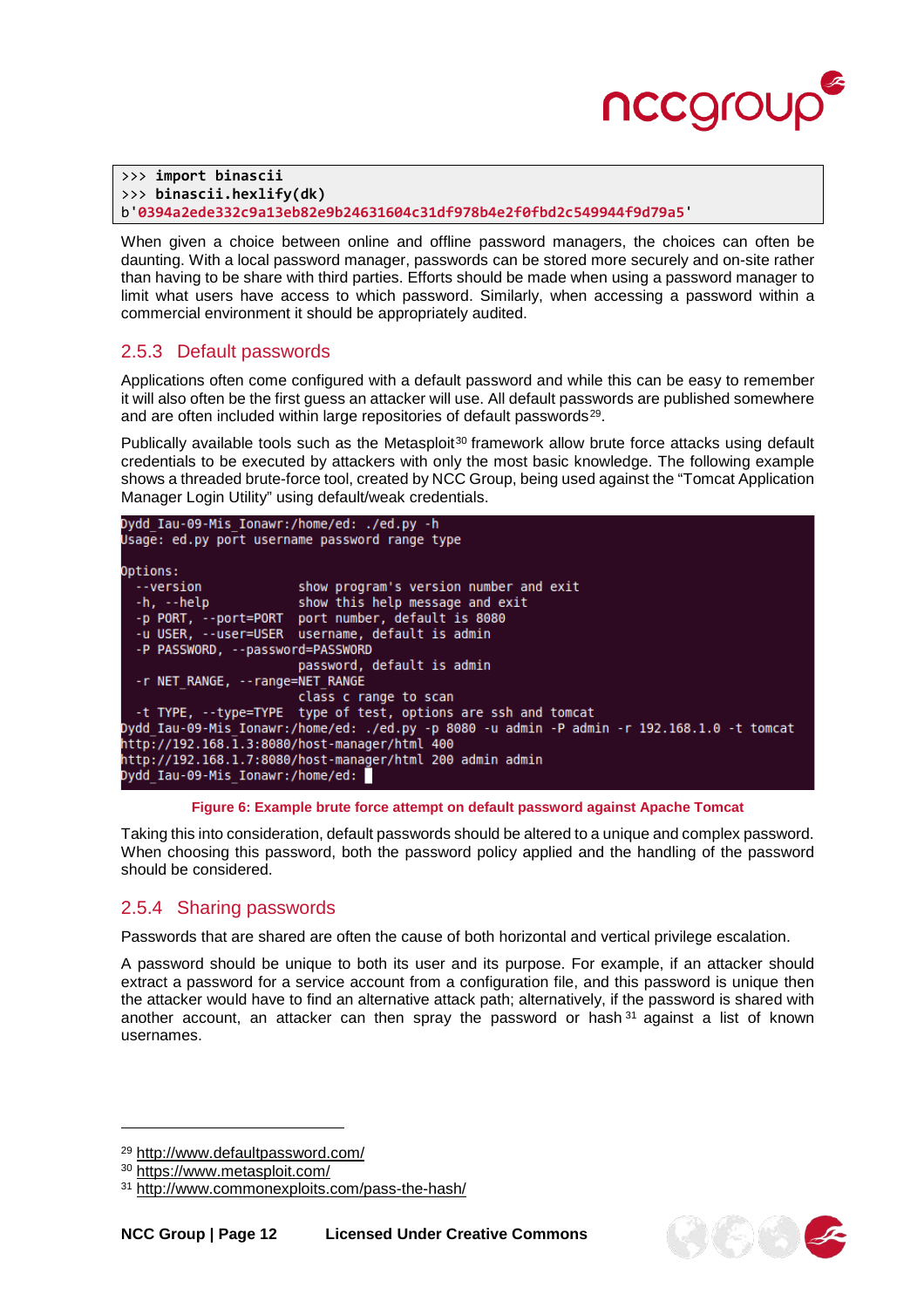

## <span id="page-12-0"></span>**3 Conclusion**

This paper has described the five key principles providing the foundation of a defence-in-depth approach to information security:

- Network segregation
- Separation of duties
- Principle of least privilege
- Patch management
- Credential management

It should be evident that there is no single silver bullet to information security and assurance; a defence-in-depth, multi-tiered approach should be adopted by organisations. It should be everevolving and encompass these five key principles to create an environment that has multiple layers of defence that will ultimately provide enough barriers to frustrate malicious users…and maybe the security consultants too.

#### <span id="page-12-1"></span>**4 How NCC Group can help**

NCC Group, as a global leader in the provision of cyber security professional services and advice, can help organisations in a number of ways, including:

- Security testing/ITHC
- ◆ Cyber strategy development and board level education
- ◆ Phishing simulation
- $\triangleleft$  Red teaming
- ◆ Protective monitoring and outsourced security operations centres
- ◆ Cyber incident response and defence operations

To arrange a follow-up, fill in the contact form located at [https://www.nccgroup.trust/uk/contact-us/.](https://www.nccgroup.trust/uk/contact-us/)